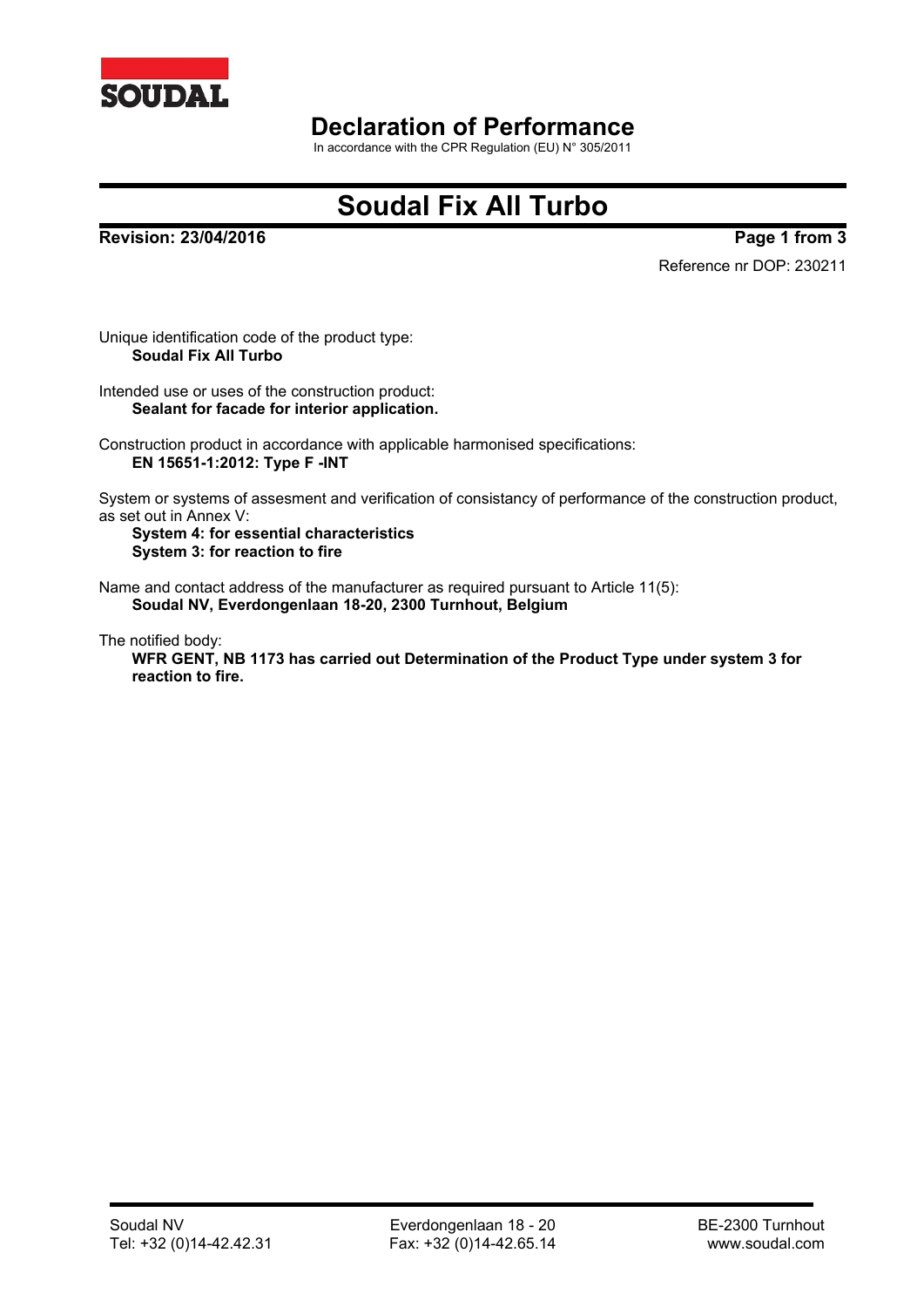

### **Declaration of Performance**

In accordance with the CPR Regulation (EU) N° 305/2011

# **Soudal Fix All Turbo**

#### **Revision: 23/04/2016 Page 2 from 3**

#### **Declared Performance: EN 15651-1:2012**

| <b>Essential Characteristics</b> | <b>Performance</b> | <b>Harmonised</b><br><b>Technical</b><br><b>Specification</b> |
|----------------------------------|--------------------|---------------------------------------------------------------|
| Reaction to fire                 | Class E            |                                                               |
| Release dangerous chemicals      | <b>NPD</b>         |                                                               |
| Water and air tightness          |                    |                                                               |
| Resistance to flow               | $\leq$ 3 mm        | EN 15651-1:2012                                               |
| Loss of volume                   | ≤45%               |                                                               |
| Elongation at break              | $\geq 25\%$        |                                                               |
| Durability                       | Pass               |                                                               |

**Conditioning:** Method B **Test substrate:** Aluminium **Mortar** 

The performance of this product is in conformity with the declared performance. This declaration of performance is issued under the sole responsibility of the manufacturer.

Signed for on behalf of the manufacturer by

finchxle

Ing. W. Dierckx

Technical Product Manager BE-2300 Turnhout, 23/04/2016